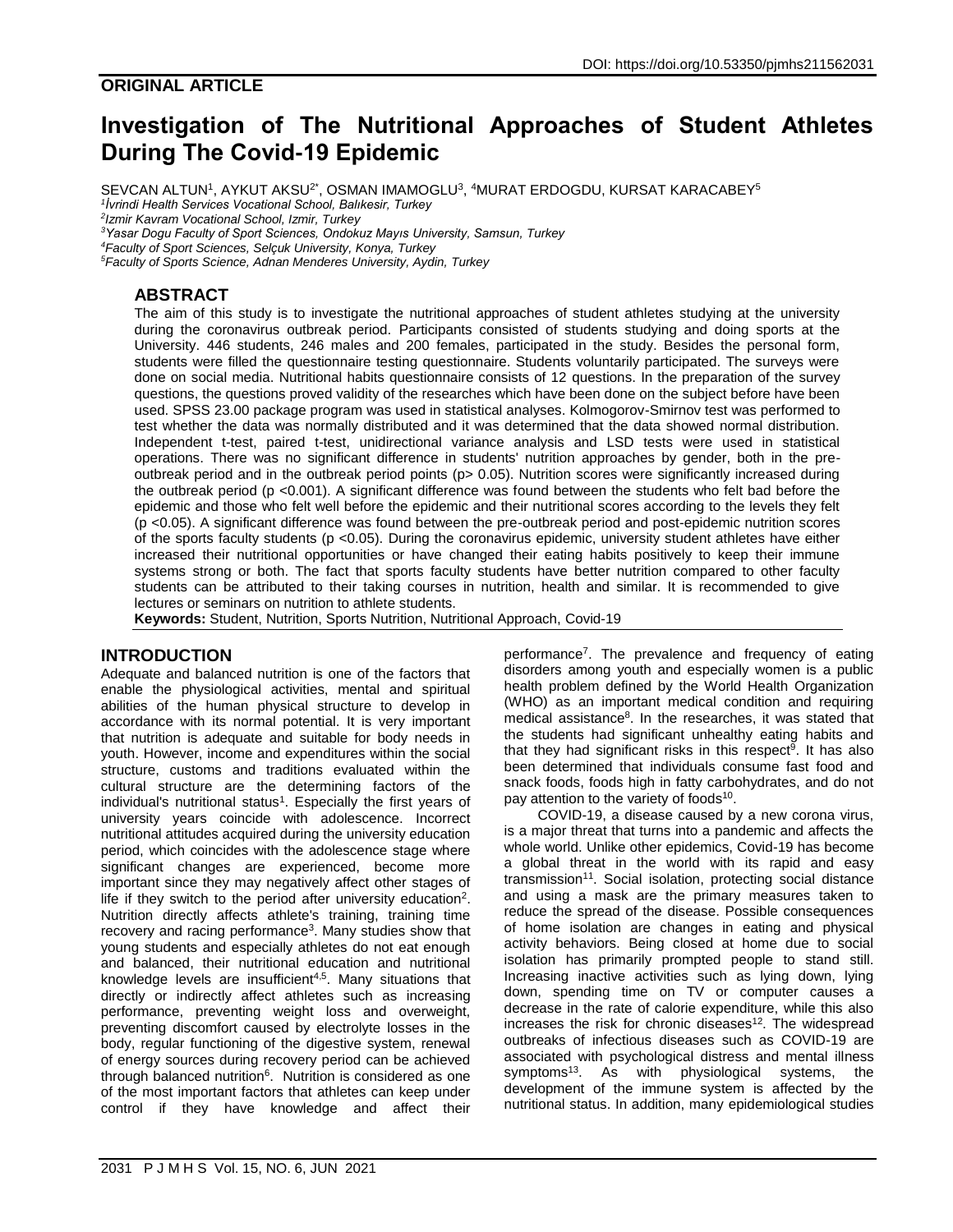have demonstrated dysfunction in both congenital and adaptive immunity during malnutrition<sup>14</sup>. While an epidemic causes sharp shocks in world economies and societies, it has negative effects on individuals $15,16$ . In the detected literature, the New Corona reports the negative effect of the virus on the mental health of the individual. Stress includes perception of security, risk of threats and contamination, ignorance of the unknown, quarantine and imprisonment, stigmatization (a sign of embarrassment associated with a particular situation, quality or person), and social exclusion, and financial loss and job insecurity<sup>17</sup>. Student athletes who received university education could not participate in competitions and collective training due to the epidemic, and many of them went to their families. It has been thought that nutrition approaches may change as students who stay away from their families, stay in dormitories or friends and private homes change their environment<sup>18</sup>. Students who receive sports education are expected to have a special nutritional habit for athletes. Because they are taking lessons on sports nutrition and it. Students who do not have sports education do not take sports nutrition and related lessons, although they pay attention to their nutrition because they do sports. It is thought that exercising excessively will put additional strain on the immune system. For this reason, during the corona virus epidemic, students should pay attention to their nutrition in a way that increases their immune system. The state of nutritional approaches has been wondered for these or other reasons. The aim of this study is to examine the nutritional approaches of student athletes studying at the university during the corona virus outbreak.

## **MATERIAL AND METHODS**

**Participants:** Students studying at the university in Samsun province were included in the study. 246 of the students are male and 200 are female. While 284 of the students were receiving sports training, 162 of them were studying in fields other than sports education. In addition, students they were taking part in sports competitions at the national level in Turkey. Corona virus outbreak in Turkey has become widespread in March. The questionnaires were filled out in April and May.

The students completed the nutrition questionnaire as well as the Personal information form. Students voluntarily participated. The surveys were done on social media. Students generally have the same socio-demographic characteristics. Ethical report was receive for the study that from the Ministry of Health (Number: Osman İmamoğlu-2021-03-22T14\_46\_06) and Ondokuz Mayıs University. The decision of Ondokuz Mayıs University Social and Humanities Research Ethics Committee dated 26.02.2021 and numbered 2021/160: Examination of the nutritional habits in athletes before and during the new type of corona virus (Covid 19).

**Nutrition approach test questionnaire:** Nutritional habits questionnaire consists of 12 questions in total. The nutrition questionnaire contains the following summarized questions.

What is the frequency of using foods such as beef, lamb, cream, pastry, milk, cheese and fat in the normal diet?

Do you like sweet things in food, do you use sugar and add them to your food?

Do you think you're eating high fiber things in the diet?

Do you use beans, and legumes as part of your normal diet?

Do you regularly use vitamin pills, strength pills, and medications to meet your normal needs?

Are you aware of the amount and type of carbohydrate you take daily?

Do you have a balanced diet?

How do you choose the food you eat?

How often do you make a nutritional prescription?

What do you pay attention to in your nutrition recipe?

If the nutritional approach test survey score distribution is between 0 and 8 points, the eating habits should definitely be developed. Between 8 and 15 points indicate the necessity to make small changes in nutritional habits. If it is between 15-20 points, eating habits are generally good. If 24 points, the eating habits can be evaluated as perfect<sup>4</sup>.

**Analyzes Statistical:** SPSS 23.00 package program was used in statistical transactions. Kolmogorov-Smirnov test was performed to test whether the data was normally distributed and it was determined that the data showed normal distribution. Independent t-test, paired t-test, unidirectional variance analysis and LSD tests were used in statistical operations.

#### **RESULTS**

Table 1. Comparison of students' age, height and body weight

|                | Gender | N   | Mean   | St. dev. | t-test  |  |
|----------------|--------|-----|--------|----------|---------|--|
| Age<br>(years) | Male   | 246 | 21,84  | 4,08     | 1,65    |  |
|                | Female | 200 | 21.26  | 3.09     |         |  |
| Height<br>(cm) | Male   | 246 | 177,98 | 6.79     | 18.20** |  |
|                | Female | 200 | 164.09 | 9.31     |         |  |
| Weight<br>(kg) | Male   | 246 | 75,50  | 10,57    | 17,50** |  |
|                | Female | 200 | 58.86  | 9.22     |         |  |

\*\* p <0.001

Table 2. Nutritional scores by gender, pre-coronavirus status and status in the outbreak period

|                                                         | Gender | N   | Mean  | St.<br>dev. | t-test                   |
|---------------------------------------------------------|--------|-----|-------|-------------|--------------------------|
| According to the<br>pre-outbreak                        | Male   | 246 | 16.78 | 1.94        | 1.41                     |
| situation                                               | Female | 200 | 16,52 | 1.98        |                          |
| According to the<br>situation in the                    | Male   | 246 | 18,82 | 1,81        | 0.35                     |
| outbreak period                                         | Female | 200 | 18.76 | 1.86        |                          |
| According to the<br>pre-outbreak<br>situation           | Total  | 446 | 16,67 | 1,96        | Paret $t=$<br>$-32.18**$ |
| According to the<br>situation in the<br>outbreak period | Total  | 446 | 18,80 | 1,83        |                          |

\*\*  $p < 0.001$ 

There is no significant difference in the nutrition approaches of the students according to both the preoutbreak situation and the situation during the outbreak period (p> 0.05). It was found that the nutritional score increased significantly compared to the pre-outbreak nutritional status during the outbreak (p <0.001).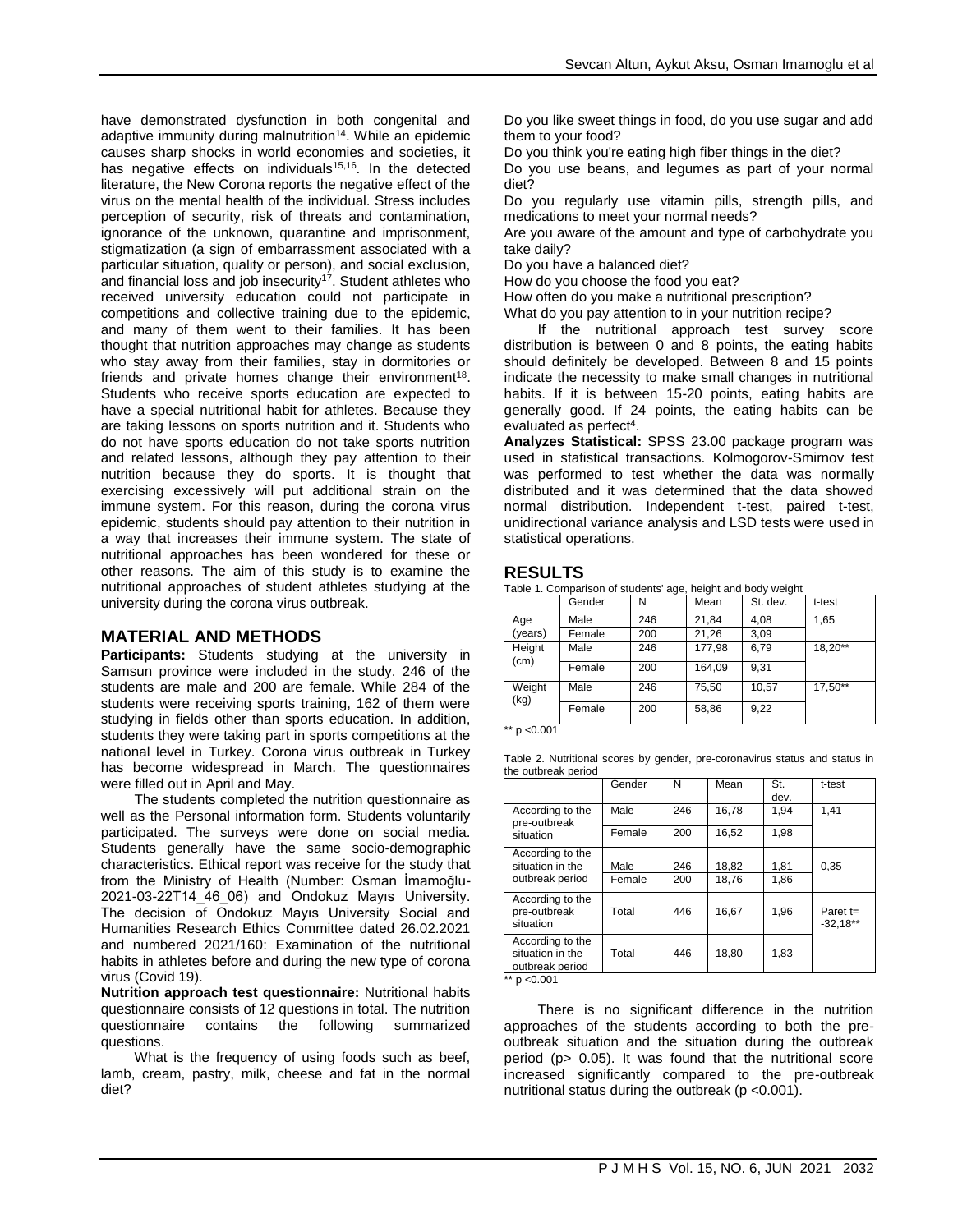|                                     | Feel                    | N   | Mean  | St. dev. | F/LSD              |
|-------------------------------------|-------------------------|-----|-------|----------|--------------------|
| According to the                    | Feel bad(1)             | 26  | 15,96 | 3.16     | $4.89*$            |
| pre-outbreak<br>situation           | Feeling<br>qood(2)      | 318 | 16,50 | 2,53     | 1<3                |
|                                     | Feeling very<br>qood(3) | 102 | 17,55 | 2.65     |                    |
| According to the                    | Feel bad(1)             | 26  | 18,09 | 3.13     | $3,22*$<br>$1 - 3$ |
| situation in the<br>outbreak period | Feeling<br>qood(2)      | 318 | 18.89 | 2.54     |                    |
|                                     | Feeling very<br>qood(3) | 102 | 19,42 | 2.99     |                    |

Table 3. Nutritional scores of students according to the level they feel themselves

 $*p<0.05$ 

A significant difference was found between the students who felt bad before the epidemic and those who felt well before the epidemic and their nutritional scores according to the levels they felt (p <0.05).

Table 4. Comparison of the nutrition score of students with sports education and other faculty students who did not receive nutrition education

|                                      | <b>Faculties</b>          | N   | Mean  | St.dev | t-test  |
|--------------------------------------|---------------------------|-----|-------|--------|---------|
| According to the<br>pre-outbreak     | Sports<br>Faculty         | 284 | 16.98 | 2.69   | $2.27*$ |
| situation                            | Other<br><b>Faculties</b> | 162 | 16.35 | 2,44   |         |
| According to the<br>situation in the | Sports<br>Faculty         | 284 | 19.31 | 2.76   | $2.34*$ |
| outbreak period                      | Other<br><b>Faculties</b> | 162 | 18.29 | 2.49   |         |

 $*p<0.05$ 

A significant difference was found between the preoutbreak period and post-epidemic nutrition scores of the sports faculty students (p < 0.05).

## **DISCUSSION**

The age of the students in this study is 21.84 years for males and 21.26 years for females. While ages are similar according to gender, there are significant differences between height, body weight and body mass index (p <0.001). Alwarawrah et al<sup>19</sup> stated that malnutrition caused an increased susceptibility to infection in their studies, where they reviewed the effects of nutrition on immunity. In a study conducted by Çebi et al $20$  it was found that students who received sports education did not consume healthy food and had habits that were not suitable for sports nutrition. The responsibility of individuals during the COVID-19 epidemic is to choose a healthy lifestyle, to eat diets rich in fruits and vegetables, to exercise for free time, to try to gain a healthy, balanced weight, and to get enough sleep<sup>21</sup>. People who remained closed at home due to social isolation during the epidemic have been in a mess by using more social media and having more information than necessary. People had to make the right decisions about how to feed in the process of fighting the epidemic and take action to implement them. These include taking the right supplements, trying regular physical activity despite social isolation, and trying to eat a balanced diet to strengthen immunity. There is no significant difference in the nutrition approaches of the students according to both the preoutbreak situation and the situation during the outbreak period (p> 0.05). It was found that the nutritional score increased significantly compared to the pre-outbreak nutritional status during the outbreak (p <0.001). Preoutbreak scores are lower since the students before the corona virus outbreak are usually away from their families and are not afraid of the outbreak. Kesik $22$  examined the nutritional knowledge levels and nutritional attitudes of university students and stated that there was no significant difference between male and female individuals<sup>22</sup>. Aksu et  $al<sup>23</sup>$  stated in their study that the healthy and unhealthy eating behaviors of wrestlers do not differ according to gender. However in our study a significant difference was found between the students who felt bad before the epidemic and those who felt well before the epidemic and their nutritional scores according to the levels they felt (p  $< 0.05$ ).

Since the energy requirement of each athlete is different, there is no same nutrition program for athletes. But the best diet is a diet that provides adequate hydration (sufficient fluid intake) and contains adequate and balanced nutrients. Since adequate and balanced nutrition is not possible with a single food, various foods should be included in daily nutrition<sup>24</sup>. For athletes, nutrition is one of the important factors required to reach high performance<sup>25</sup>. In the literature, it is seen that in many studies especially the nutritional knowledge levels and habitual levels of young people were examined26-29. Some of these studies found athletes' diet poor, while others found their nutritional knowledge and habits to be good. In a study conducted by Ermis et al $30$  it was determined that students studying in health related departments are more conscious in health and nutrition related habits than students studying in other departments. In the study of Koldaş, they examined the nutritional knowledge levels of those who have taken nutrition classes in students of Marmara School of Physical Education and Sports $31$ . As a result of the research, it was stated that students' knowledge level was low. In the study of Yılmaz and Karaca, the quality of life and nutritional knowledge attitudes of individuals studying at the university level who are sedentary and sports are examined<sup>32</sup>. At the end of the study, it was stated that sedentary individuals had lower nutritional knowledge levels than individuals who did sports. In our study, a significant difference was found between the pre-outbreak and post-outbreak nutrition scores of the Sports Faculty students (p < 0.05). It is seen that the students of sports faculty are better fed. The reason for this is that they are actively athletes and receive nutritional education, resulting in better nutrition scores than other faculty students. Jones et al<sup>33</sup> stated that students taking nutritional lessons had a higher level of nutritional knowledge than others. In their studies on university students' nutritional knowledge levels conducted by Tütüncü and Karaismailoğlu, 67.1% of the students stated that they took nutrition  $l$ essons $34$ . While it is possible to see the effect of receiving nutrition education on nutrition approach positively, it is also possible to see studies that identify the negativities of education and information deficiency. In his study, Kutlu stated that students had a low level of education in nutrition before, in addition, students' healthy eating habits were low<sup>35</sup>. According to this study, it is thought that although students get information about nutrition, they do not pay much attention to this when they do not have serious health problems such as epidemics. The fact that those who feel good have better eating habits suggests that it would be more beneficial to provide psychological support to students.